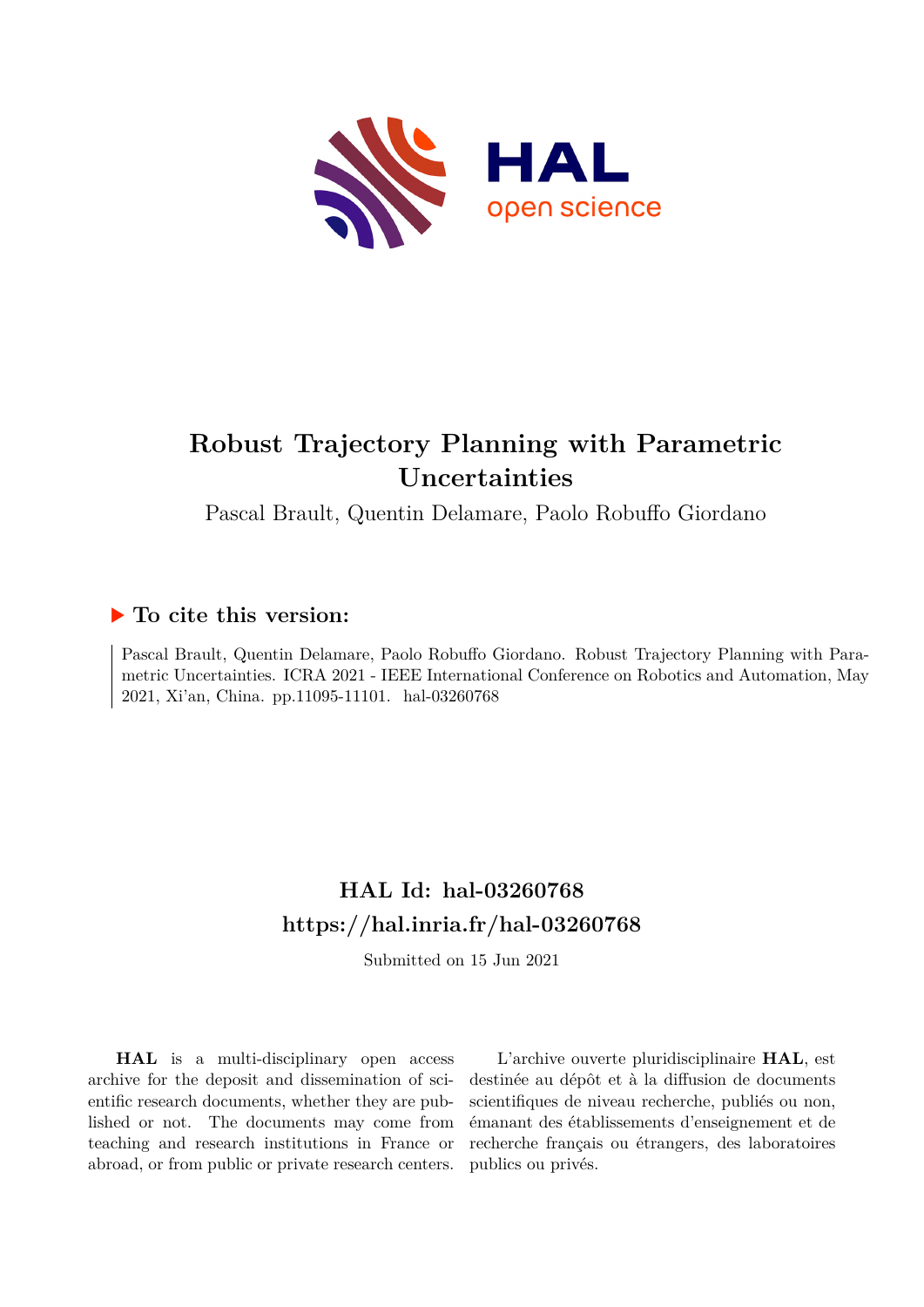# Robust Trajectory Planning with Parametric Uncertainties

Pascal Brault<sup>†</sup>, Quentin Delamare<sup>†</sup> and Paolo Robuffo Giordano<sup>†</sup>

*Abstract*— In this paper we extend the previously introduced notion of *closed-loop state sensitivity* by introducing the concept of *input sensitivity* and by showing how to exploit it in a trajectory optimization framework. This allows to generate an optimal reference trajectory for a robot that minimizes the state and input sensitivities against uncertainties in the model parameters, thus producing inherently robust motion plans. We parametrize the reference trajectories with Béziers curves and discuss how to consider linear and nonlinear constraints in the optimization process (e.g., input saturations). The whole machinery is validated via an extensive statistical campaign that clearly shows the interest of the proposed methodology.

## I. INTRODUCTION

A lot of progress has been made in autonomous robotics over the recent years, however still much remains for attaining the needed level of precision in modern complex tasks. In fact, proposing solutions to overcome the uncertainties of the robot models (including actuation and sensing) and/or of the environment is not trivial. Some classical approches offer to estimate the model/environment parameters during the control task [1], to design robust controllers [2], or to exploit passivity-based methods [3]. However in most of these works, robustness goes against precision of the task execution. Other works have recently emerged, whose goal is to improve the performance of systems by means of trajectory optimization. Concretely, the main idea is to find trajectories whose optimization improves the state/parameters convergence speed or accuracy, see, e.g., [4]–[12]. But estimating the state/parameters online might introduce undesired transients and coupled estimation/dynamics that can be hard to manage. Another possibility consists in MPC, see, e.g., [13]: the principle is to exploit a dynamical model of the robot/environment inside the controller intern in order to anticipate the future. Since this method consists of rescheduling at each step time, in real time during a control task, it often requires a lot of computing power.

An alternative point of view is to focus on the generation of feedforward trajectories with minimal *state sensitivity*, see, e.g., [14]–[16], but with the main limitation of working only for 'open-loop' cases. To overcome this problem, in [17] it has been proposed to plan trajectories with minimal 'closedloop' state sensitivity, which allows to take into account the coupling between the robot and its motion controller in an explicit way.

Building upon [17], in this work we introduce the novel notion of *input sensitivity*. To the best of our knowledge, this metric has never been considered before and we strongly think that both state and input sensitivities must be minimized in order to ensure the best possible performance.

Illustrating the necessity of the *input sensitivity* minimization in this framework, let us consider a mobile robot doing pick-up and drop-down operations in a factory. Since we have a perfect knowledge of the system in the *nominal* case where the control parameters match the real ones, a reference path can be chosen such that the input is physically feasible by the actuators. However in the *perturbed* case where the control parameters deviate from the real ones, if the input gap is too large because of this discrepancy, then a trajectory that was feasible in the *nominal* case might then be impossible to track: once the actuation limit are reached, the controller has no more margin on the inputs to correct the state. On top of that, one could imagine that the periodic motion is entirely known and that the actuators were chosen accordingly, thus electromechanically and thermally dimensioned. In the *perturbed* case, even if the actuation limits are not reached, if the tracking errors become greater than what was anticipated the input might be also greatly increased by the tracking controller, thus too much electrical current would be asked over a cycle, which could result in exceeding the average critical equivalent thermal torque of the actuators. This may obviously result in damage of the motors and the whole system on the long run. By understanding how security could be compromised because of a shift in the inputs, we find it very important to plan paths with minimum *input sensitivity* so that the change in the inputs between the *nominal* and *perturbed* cases would be minimal. A main contribution of this work is therefore to analyze how the input sensitivity can be optimized in conjuction with the state sensitivity to ensure a good tracking performance and minimal input deviations.

Similarly to [18]–[21] that deal with related topics, we also take into account actuator limitations in our formulation, thus showing that the various sensitivity quantities and related gradients can also be used in a nonlinear optimization context (opening the door to consider even more complex constraints). As opposed to classical approaches to robust planning/control, such as belief space [22] or robust MPC [23], which need to evaluate the worst-case deviation caused by uncertainty by large-scale sampling, here we address the robustness by increasing the predictability of inputs and outputs over a trajectory by minimizing a (much simpler) single sensitivity index.

In [17], the state sensitivity method was validated by simulating several perturbed cases for only one arbitrarily chosen trajectory. In this work, we conduct an upgraded statistical analysis in a large number of initial trajectories which are then individually perturbed for assessing the validity of our

<sup>†</sup> are with CNRS, Univ Rennes, Inria, IRISA, Campus de Beaulieu, 35042 Rennes Cedex, France, e-mails: pascal.brault@irisa.fr, quentin.delamare@irisa.fr, prg@irisa.fr.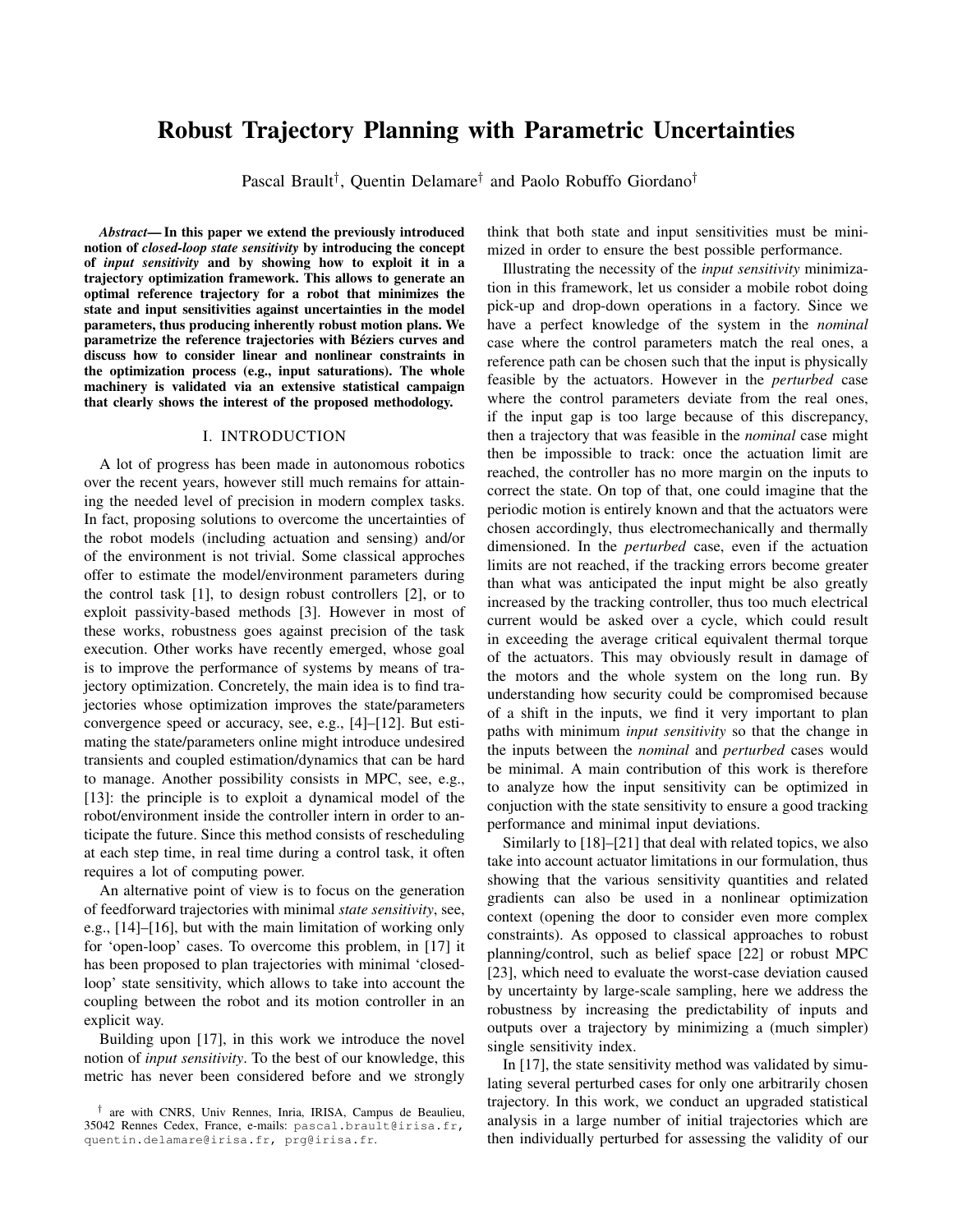method.

This article is structured as follows: in Sect. III we derive the closed-loop sensitivity metrics w.r.t. parameters. Then in Sect. IV we explain how one can minimize those metrics by defining several linear and nonlinear constrained optimization problems. This framework is tested for a planar quadrotor (Sect. V) in an extensive campaign of perturbed simulations in Sect. VI: the analysis of the results demonstrates the improvement in *closed-loop* performance when minimizing *sensitivity metrics* along the trajectories. Sect. VII concludes this paper, and opens to further perspectives.

# II. PRELIMINARY STATEMENT

As in [17], we begin by defining the main equations characterizing an autonomous system whose performance we want to improve. First, we consider a general dynamical model for representing a robot behavior

$$
\dot{q} = f(q, u, p), \qquad q(0) = q_0,
$$
 (1)

where  $q \in \mathbb{R}^{n_q}$  is the state of the system,  $u \in \mathbb{R}^{n_u}$  its inputs, and  $p \in \mathbb{R}^{n_p}$  the vector of the model parameters (mass, inertia, etc.), which directly affects the system dynamics.

We now define  $r_d(a, t) \in \mathbb{R}^{n_r}$  as a desired motion task to be tracked by some variables of interest of the system, represented by the output function  $r(q) \in \mathbb{R}^{n_r}$ ,  $n_r \leq n_q$ . Vector  $\boldsymbol{a} \in \mathbb{R}^{n_a}$  is the parameter that shapes the trajectory and  $t \in [0, T] = \mathbb{T}$  is the time. Let us assume that a controller exists for tracking the desired motion. For generality we consider possible internal states  $\xi \in \mathbb{R}^{n_{\xi}}$  that may represent, e.g., an integral action of dynamic extensions. Thereby, we define the control law as

 $\sim$ 

$$
\begin{cases} \dot{\xi} = g(\xi, q, a, p_c, k_c), & \xi(0) = \xi_0 \\ u = h(\xi, q, a, p_c, k_c) \end{cases}
$$
 (2)

where  $k_c \in \mathbb{R}^{n_k}$  is the controller gains vector and  $p_c \in \mathbb{R}^{n_p}$ is the *nominal* parameters vector: most of the time, there is little chance that the control loop parameters, i.e.  $p_c$ , match the 'real' parameters, i.e.  $p$ , since the accuracy of the system model is limited.

Knowing  $(1-2)$  and by using the same reasoning as in [17], we can now define and compare two different cases which highlight one of the typical issues in robot control. On the first hand, in the *nominal* case where  $p = p_c$ , the controller is able to perform the tracking task with utmost accuracy, delivering its best closed-loop performance, with the smallest error possible  $e(t) = r_d(a, t) - r(q)$ . On the other hand, in the *perturbed* case where  $p \neq p_c$ , the dynamics given to the controller  $f(q, u, p_c)$  differs from  $f(q, u, p)$  and the tracking task is done on a system that does not match the reality. With this lack of knowledge, the closed-loop behaviour will perform worse, resulting in a tracking error  $e(t)$  that might be larger than in the previous *nominal* case.

# III. CLOSED-LOOP SENSITIVITY METRICS

In this section we explain how to compute the main quantities needed to describe how sensitive a system is during a control task. The computation of the *closed-loop* *sensitivities* is required for the optimization process in the cost function. We also show how the associated gradients w.r.t. the optimization vector  $\alpha$  can be obtained. Many of these derivations are presented in [17]: we summarize here the main notions for the reader's convenience and adapt them to the particular problem considered in this work.

## *A. Definitions*

First we define the *state sensitivity*

$$
\Pi(t) = \frac{\partial q(t)}{\partial p}\bigg|_{p=p_c} \in \mathbb{R}^{n_q \times n_p} \tag{3}
$$

which represents the evolution of the state w.r.t. variations in the parameter vector p, and is evaluated on the *nominal* value  $p = p_c$ . This quantity has already been introduced in [17], thereby we shorlty recall its use for this work. To improve the system behaviour in presence of parameter inaccuracies, one can minimize some norm of  $\Pi(t)$  w.r.t. the optimization variables a. An optimal shape of the trajectory  $r_d(a, t)$  with a minimal state sensitivity would make the *closed-loop* state evolution  $q(t)$  in the *perturbed* case as close as possible to its evolution for the *nominal* case.

We introduce in this work the novel notion of *input sensitivity*

$$
\Theta(t) = \frac{\partial \boldsymbol{u}(t)}{\partial \boldsymbol{p}} \bigg|_{\boldsymbol{p} = \boldsymbol{p}_c} \in \mathbb{R}^{n_u \times n_p} \tag{4}
$$

which quantifies the amount of variations that would occur on the inputs w.r.t. deviations in  $p$ . This is also evaluated for  $p = p_c$ . As explained in Sect. I, the main motivation for considering this metric is that the discrepancy between the control parameters  $p_c$  and the true ones p may result in some undesired inputs variation: in any system, components such as actuators are specifically chosen for the desired application, hence they need to be operated as close as possible to the conditions they were designed for.

#### *B. Numerical integration*

In the general case, it is not possible to compute a closedform of  $\Pi(t)$ , however it is possible to differentiate (3) over time, which yields

$$
\dot{\Pi}(t) = \frac{\partial f}{\partial q} \Pi + \frac{\partial f}{\partial u} \Theta + \frac{\partial f}{\partial p}, \qquad \Pi(0) = 0, \quad (5)
$$

where  $f$  is the system dynamics (1).

Integrating (5) is not obvious because  $\Theta(t)$  is not known *a priori*. However, using the expression of  $u(t)$  in (2), we can rewrite (4) as

$$
\Theta(t) = \frac{\partial h}{\partial q} \Pi + \frac{\partial h}{\partial \xi} \frac{\partial \xi}{\partial p}.
$$
 (6)

There is still an unknown term, the *internal state sensitivity* that we denote as

$$
\Pi_{\xi}(t) = \frac{\partial \xi(t)}{\partial p}\bigg|_{p=p_c} \in \mathbb{R}^{n_{\xi} \times n_p}.
$$
 (7)

Derivation of (7) leads to

$$
\dot{\Pi}_{\xi}(t) = \frac{\partial g}{\partial q} \Pi + \frac{\partial g}{\partial \xi} \Pi_{\xi}, \qquad \Pi_{\xi}(0) = 0. \tag{8}
$$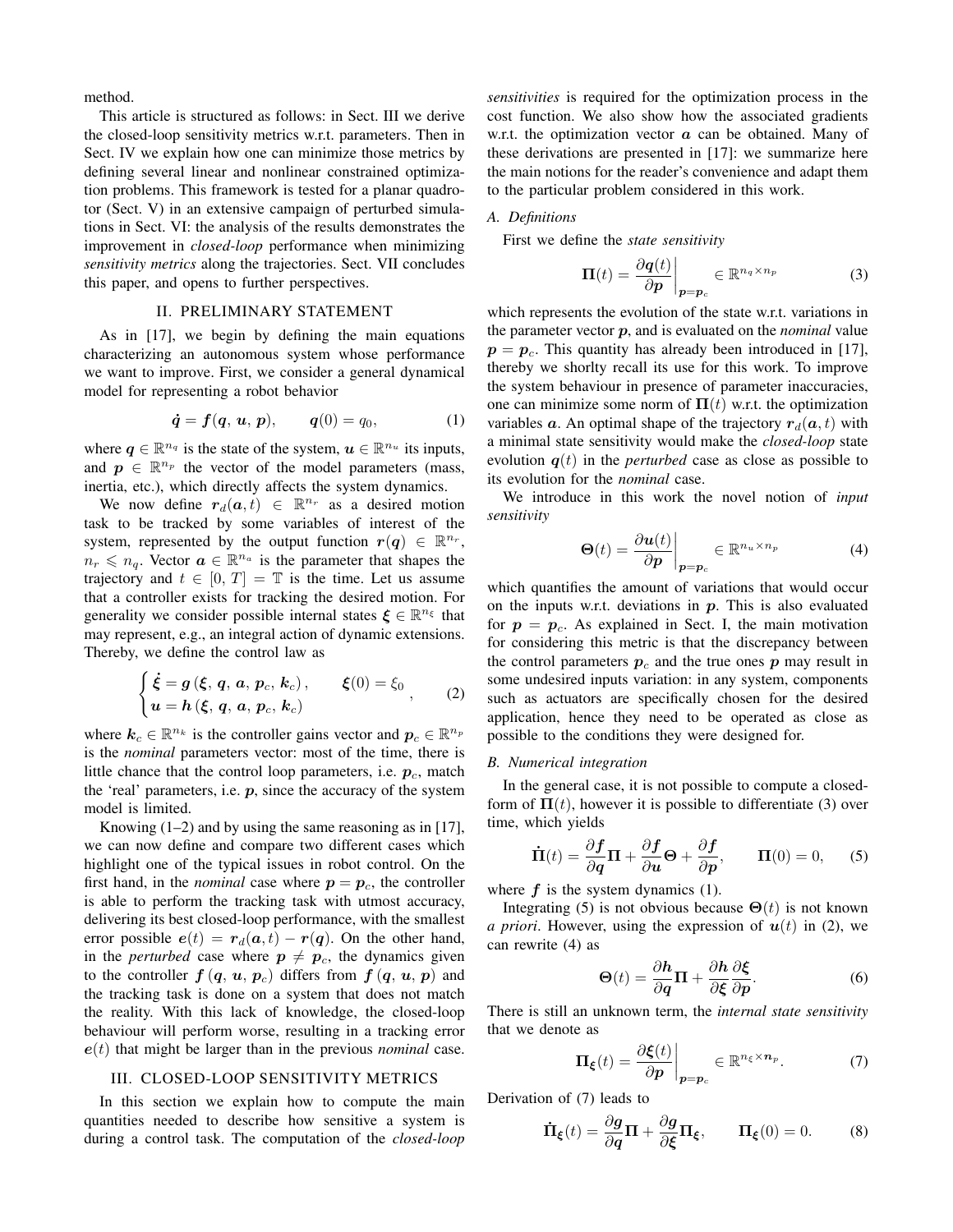Equations (5), (6) and (8) can be regrouped in one single set of differential equations, which allows to compute the *state and input sensitivities*. For the sake of readability, we introduce the notation  $x_{,y}$  in order to refer to the jacobian of a vector function  $x$  w.r.t. one of its arguments  $y$ . With this shorthand, the set of differential equations becomes

$$
\begin{cases}\n\dot{\Pi}(t) = f_{,q}\Pi + f_{,u}\Theta + f_{,p}, & \Pi(0) = 0, \\
\dot{\Pi}_{\xi}(t) = g_{,q}\Pi + g_{,\xi}\Pi_{\xi}, & \Pi_{\xi}(0) = 0, \\
\Theta(t) = h_{,q}\Pi + h_{,\xi}\Pi_{\xi}.\n\end{cases}
$$
\n(9)

Thereby one can obtain the evolutions of  $\Pi$ ,  $\Pi_{\xi}$  and Θ over time. Since the real parameters of the system  $$ are not known, it is impossible to integrate this set of differential equations to evaluate the sensitivities w.r.t. the true parameters. That being said, one can evaluate these quantities at  $p_c$  instead.  $\Pi(p_c)$ ,  $\Pi_{\xi}(p_c)$  and  $\Theta(p_c)$  are still close enough from  $\Pi(p)$ ,  $\Pi_{\xi}(p)$  and  $\Theta(p)$  respectively, as we assume that  $p_c$  is a good approximation of  $p$ , and, indeed, the validity of this assumption will be confirmed in the extensive tests of Sect. VI.

#### *C. Gradient derivation*

As in [17], we now show how to obtain  $\frac{\partial \Pi}{\partial a}$  and  $\partial\Theta/\partial a$  that are respectively, the gradients of  $\Pi$  and  $\Theta$  w.r.t. a. This subsection is an updated version of the gradients computation, in which  $\partial \Theta / \partial a$  is also treated. Since  $\Pi$  and Θ are matrices, their gradients are tensors: for simplicity, we express each component of the gradient  $\partial \Pi / \partial a_i$  w.r.t. each individual *i*-th component of  $a_i$ . Let then

$$
\mathbf{\Pi}_{a_i}(t) = \frac{\partial \mathbf{\Pi}(t)}{\partial a_i}\bigg|_{\mathbf{p} = \mathbf{p}_c} \in \mathbb{R}^{n_q \times n_p},\tag{10}
$$

$$
\Pi_{\xi_{a_i}}(t) = \frac{\partial \Pi_{\xi}(t)}{\partial a_i}\bigg|_{p=p_c} \in \mathbb{R}^{n_{\xi} \times n_p},\tag{11}
$$

$$
\Theta_{a_i}(t) = \frac{\partial \Theta(t)}{\partial a_i}\bigg|_{p=p_c} \in \mathbb{R}^{n_u \times n_p} \tag{12}
$$

be the gradients (matrices) of respectively  $\Pi$ ,  $\Pi_{\xi}$  and  $\Theta$ w.r.t.  $a_i$ . Analogously to  $\Pi_{\xi}$ , the quantity  $\Pi_{\xi_{a_i}}$  is introduced to evaluate  $\Pi_{a_i}$ . We also define

$$
\mathbf{\Gamma}_{\mathbf{q}_i}(t) = \frac{\partial \mathbf{q}(t)}{\partial a_i}\bigg|_{\mathbf{p} = \mathbf{p}_c} \in \mathbb{R}^{n_q},\tag{13}
$$

$$
\Gamma_{\xi_i}(t) = \frac{\partial \xi(t)}{\partial a_i}\bigg|_{p=p_c} \in \mathbb{R}^{n_{\xi}},\tag{14}
$$

$$
\mathbf{\Gamma}_{\mathbf{u}_i}(t) = \frac{\partial \mathbf{u}(t)}{\partial a_i}\bigg|_{\mathbf{p} = \mathbf{p}_c} \in \mathbb{R}^{n_u}
$$
 (15)

respectively as the gradients of the *system states*, the *internal* states and the *inputs* w.r.t. changes in  $a_i$ , which are also necessary to evaluate  $\Pi_{a_i}$ . It is possible to compute these quantities along the whole trajectory by the same reasoning as in (9), resulting in

$$
\begin{cases}\n\dot{\Gamma}_{q_i} = f_{,q} \Gamma_{q_i} + f_{,u} \Gamma_{u_i}, & \Gamma_{q_i}(0) = 0, \\
\dot{\Gamma}_{\xi_i} = g_{,q} \Gamma_{q_i} + g_{,\xi} \Gamma_{\xi_i} + g_{,a_i}, & \Gamma_{\xi_i}(0) = 0, \\
\Gamma_{u_i} = h_{,q} \Gamma_{q_i} + h_{,\xi} \Gamma_{\xi_i} + h_{,a_i},\n\end{cases}
$$
\n(16)

which allows us to compute  $\Gamma_{q_i}$ ,  $\Gamma_{\xi_i}$  and  $\Gamma_{u_i}$  by forward integration.

Let now  $x_{,y,z}$  refer to the second order jacobian (tensor) of the jacobian function  $x_{,y}$  w.r.t. one of its arguments z. Also let  $T \in \mathbb{R}^{n_1 \times n_2 \times n_3}$  be a tensor and  $v \in \mathbb{R}^{n_3}$  be a vector, we define

$$
\left(\boldsymbol{T} \circ \boldsymbol{v}\right)_{i,j} = \sum_{k=1}^{n_3} t_{i,j,k} v_k, \quad \forall i \leq n_1, j \leq n_2.
$$

Differentiating  $(9)$  w.r.t.  $a_i$  with those notations yields

$$
\begin{cases}\n\dot{\Pi}_{a_i} = (f_{,q,q} \circ \Gamma_{q_i} + f_{,q,u} \circ \Gamma_{u_i}) \Pi + f_{,q} \Pi_{a_i} + (f_{,u,q} \circ \Gamma_{q_i} + f_{,u,u} \circ \Gamma_{u_i}) \Theta + f_{,u} \Theta_{a_i} + (f_{,p,q} \circ \Gamma_{q_i} + f_{,p,u} \circ \Gamma_{u_i}) \\
\dot{\Pi}_{\xi_{a_i}} = (g_{,\xi,\xi} \circ \Gamma_{\xi_i} + g_{,\xi,q} \circ \Gamma_{q_i} + g_{,\xi,a_i}) \Pi_{\xi} + (g_{,q,\xi} \circ \Gamma_{\xi_i} + g_{,q,q} \circ \Gamma_{q_i} + g_{,q,a_i}) \Pi + (g_{,\xi} \Pi_{\xi_{a_i}} + g_{,q} \Pi_{a_i}) \\
\Theta_{a_i} = (h_{,\xi,\xi} \circ \Gamma_{\xi_i} + h_{,\xi,q} \circ \Gamma_{q_i} + h_{,\xi,a_i}) \Pi_{\xi} + (h_{,q,\xi} \circ \Gamma_{\xi_i} + h_{,q,q} \circ \Gamma_{q_i} + h_{,q,a_i}) \Pi + (h_{,\xi} \Pi_{\xi_{a_i}} + h_{,q} \Pi_{a_i})\n\end{cases} (17)
$$

with the initial conditions  $\Pi_{a_i}(0) = 0$  and  $\Pi_{\xi_{a_i}}(0) = 0$ .

To sum up, one can now feed the gradients  $\Pi_{a_i}$ ,  $\Pi_{\xi_{a_i}}$  and  $\Theta_{a_i}$  w.r.t.  $a_{i\in [1,n_a]}$  to the optimizer by forward integrating<br>both (16) and (17) in order to obtain  $\Gamma$ .  $\Gamma$  and  $\Gamma$  then both (16) and (17), in order to obtain  $\Gamma_{q_i}$ ,  $\Gamma_{\xi_i}$  and  $\Gamma_{u_i}$ , then  $\Pi_{a_i}$ ,  $\Pi_{\xi_{a_i}}$  and  $\Theta_{a_i}$  along the trajectory. Computing  $\Pi$ ,  $\Pi_{\xi}$ and  $\Theta$  with (9) gives the current values of the sensitivities, and the gradients indicate the direction ensuring a reduction of the metrics.

# *D. Trajectory representation*

We consider Bézier curves to specify the shape of our system motion, see, e.g., [24]. To this end, let  $P_{i\in[0,n_a-1]}$  $\mathbb{R}^{n_r}$  be a control point of the robotic path, and also let  $s =$  $t/T \in [0, 1]$  be the normalized time, then the associated Bézier curve is the set of points defined by the parametric representation

$$
\mathcal{P}(s) = \sum_{i=0}^{n_a - 1} {n_a - 1 \choose i} s^i (1 - s)^{n_a - 1 - i} \cdot P_i.
$$
 (18)

This class of curves presents interesting properties compared to 'plain polynomials': indeed, during the trajectory optimization, a little modification of a polynomial coefficient can have a strong influence on the whole curve, which may lead to numerical instabilities. On the other hand, the displacement of a control point of a Béziers curve in its admissible space is less impactful, thus ensuring a better overall behaviour. Besides, thanks to its nature, every point of a Bezier curve is inside the convex envelop of the control ´ points, which can be very useful for collision avoidance.

### IV. TRAJECTORY PLANNING

To enhance the global performance of a robot, we can consider two different problems: knowing our system dynamics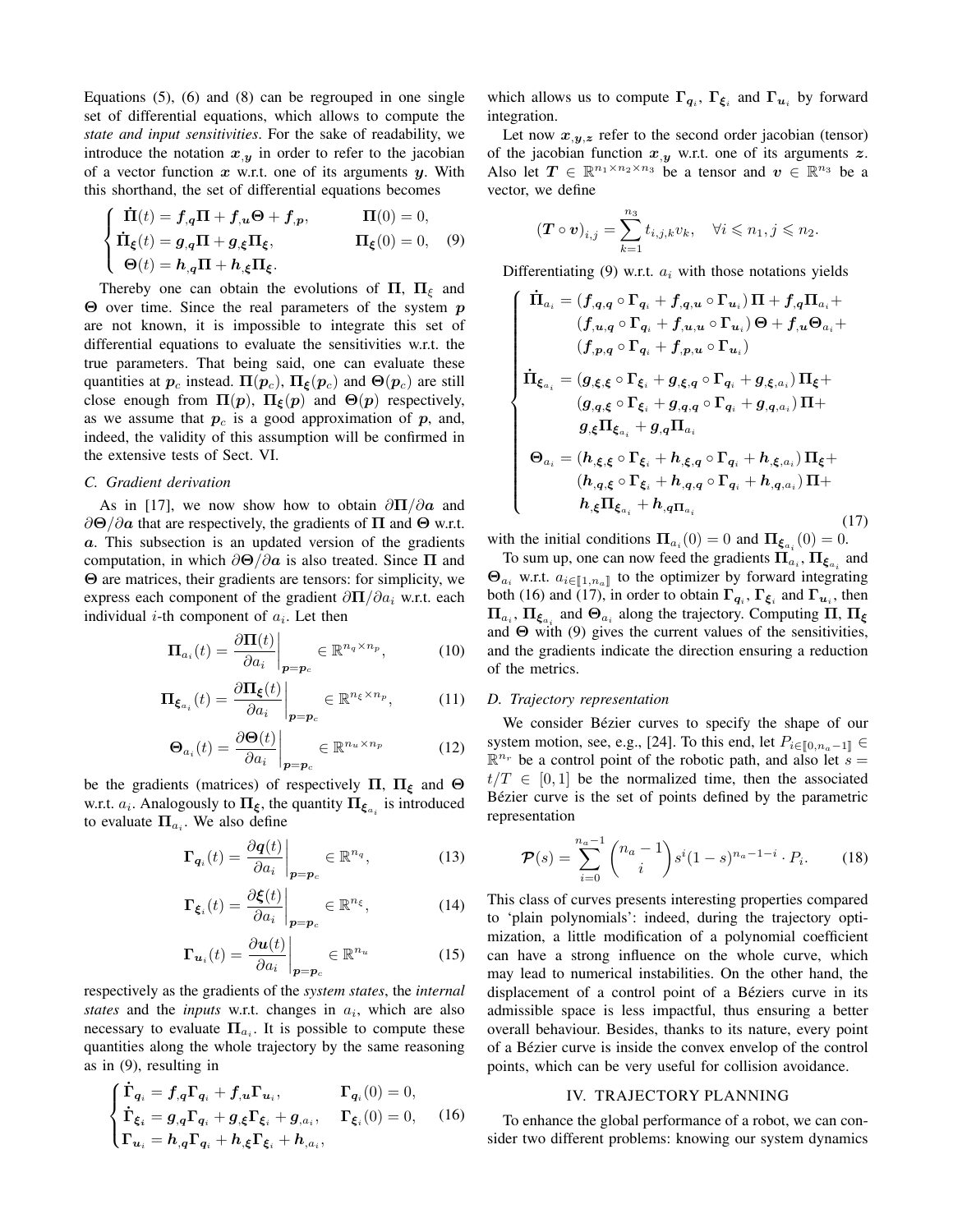f refering to (1), a reference trajectory  $r_d(a, t)$  defined over the time interval  $\mathbb{T}$ , the controller internal dynamics  $g$  and its input function  $h$  both defined in (2), the optimization consists in finding the optimal vector  $a_{opt}$ , such that

$$
\boldsymbol{a}_{opt} = \arg\min_{\boldsymbol{a}\in\mathcal{A}} \omega_1 ||\mathbf{\Pi}(T)||^2 + \omega_2 \int_0^T ||\boldsymbol{\Theta}(\tau)||^2 d\tau, \tag{19}
$$

where  $|| \cdot ||$  is a suitable norm for  $\Pi$  and  $\Theta$ , we chose to use  $\omega_1$  and  $\omega_2$  as weights for the optimization, whose use is described afterwards (other possibilities exist, such as Pareto optimality  $[25]$ , and A is the set of possible values for  $a$ . Problem  $(19)$  aims at minimizing the final output error  $e_r(a, T)$  as well as the integral tracking input error  $e_{u}(t)$   $\forall t \in \mathbb{T}$ , in the perturbed case. This task is relevant when needing to reach an accurate pose.

Reducing the input deviation by minimizing  $||\Theta||$  in addition to  $||\Pi||$  allows the system to follow optimal paths during which the inputs can approach their saturations  $u_{min}$ and  $u_{max}$ , while reducing the chance to reach them. If we optimize to only reduce  $||\Pi||$ ,  $||\Theta||$  might be greater after optimization, which will result in a desired task that the system will not be able to achieve in the perturbed case if the inputs deviate too much and run into the actuation saturations. Thereby, there would be higher probability to get a bad behaviour from this 'optimized' motion.

For the sake of finding a motion that will guarantee better performance of the system, we chose to break down problem (19) into several related sub-problems defined by the weighting vector  $\Omega = (\omega_1, \omega_2)$ , used as follows:

- $\Omega_{\Pi} = (1, 0)$  allocates the whole optimization for the state sensitivity, and gives  $a_{\Pi_{opt}}$ ;
- $\Omega_{\Theta} = (0, 1)$  aims at only diminishing the input deviation during the control task and results in  $a_{\Theta_{opt}}$ ;
- $\Omega_W = \left( \frac{1}{\|\mathbf{H}_{opt}\|}, \frac{1}{\|\mathbf{\Theta}_{opt}\|} \right)$  allows the optimizer to reduce both the state and input sensitivities at the same time, such as : it normalizes both  $||\Pi||$  and  $||\Theta||$  costs that are not similar metrics by nature, and also grants more weight to the sensitivity that has the lowest value after its first minimization. This way, the last case should be the one that will give overall the smallest errors for both the state and input. This optimization outputs  $a_{W_{\text{opt}}}$ .

Summarizing, the described constrained minimization problems can be solved by any suitable optimizer. Since we are able to compute the gradients of the metrics studied in Sect. III, a gradient descent algorithm with linear and nonlinear constraints will be used.

Let us consider a case where the initial and final values of  $r_d(a, t)$  and their needed time derivatives are given to the optimizer, these linear constraints impose the admissible set A such that  $Ma = d$ , where M depends on the trajectory representation curve, and  $d$  contains the motion limit conditions. Since any robot necessarily has actuation limits  $u_{min}$  and  $u_{max}$ , these physical capabilities must be considered as nonlinear constraints. Vector  $\alpha$  can then be optimized with any constrained nonlinear optimization routine (for instance, we used the well-known 'fmincon' function in Matlab), starting from an initial guess  $a_0$  satisfying both the linear and nonlinear constraints, e.g.,

$$
M\mathbf{a}_0 = \mathbf{d},
$$
  
\n
$$
\forall t \in \mathbb{T}, \, \mathbf{u}_{min} \leqslant \mathbf{u}(t) \leqslant \mathbf{u}_{max}.
$$
\n(20)

Later, the optimization routine can be halted with standard termination criteria (e.g., based on the gradient norms). Note that since problem (19) is in general non-convex in  $\alpha$ , the optimization algorithm can only guarantee convergence towards a local minimum.

Since we need to evaluate the costs  $||\Pi||$  and  $||\Theta||$ , a suitable norm choice needs to be made. In this work we chose the Frobenius matrix norm which derives from the scalar product associated with its matrix space  $\mathbb{R}^{m \times n}$ , i.e., for a matrix  $M \in \mathbb{R}^{m \times n}$ ,

$$
||M||^2 = \text{Tr}\left(M^T M\right) = \sum_{i,j} m_{i,j}^2. \tag{21}
$$

# V. APPLICATION TO A PLANAR QUADROTOR

Let us now summarize what is already detailed in [17] with a few minor changes, in order to get the expressions of (1–2) for a planar quadrotor.

We consider  $\mathcal{F}_B = \{O_B, x_B, z_B\}$  as the body frame attached to the the quadrotor center of mass, with  $z_B$  aligned with the thrust direction, see Fig. 1. For the planar quadrotor, the state consists of the cartesian position  $(x, z)$  as well as its first time derivative, the linear velocity  $(v_x, v_z)$ , both expressed in the world frame  $\mathcal{F}_W = \{O_W, x_W, z_W\}$ , and of the body orientation  $\theta = (z_W, z_B)$  as well as the angular velocity  $\omega = \dot{\theta}$ , therefore  $\boldsymbol{q} = \begin{bmatrix} \boldsymbol{r}^T & \boldsymbol{v}^T & \theta & \omega \end{bmatrix}^T \in \mathbb{R}^6$ . Let  $(f, \tau)$  be respectively the total thrust and torque of the quadrotor, we can distinguish these effective inputs and the actual inputs  $(\omega_L, \omega_R)$ , being the left/right propeller rotation rates. These four values are related by

$$
\begin{bmatrix} f \\ \tau \end{bmatrix} = \begin{bmatrix} k_f & k_f \\ k_\tau & -k_\tau \end{bmatrix} \begin{bmatrix} \omega_R^2 \\ \omega_L^2 \end{bmatrix} = \boldsymbol{T} \begin{bmatrix} \omega_R^2 \\ \omega_L^2 \end{bmatrix},
$$
(22)

where  $k_f$  and  $k_\tau$  are calibration parameters depending on the propeller characteristics, see e.g. [26]. We will then take  $u = \left[\omega_L^2 \omega_R^2\right]^T$  as the quadrotor control inputs throughout the following developments.

Let the planar quadrotor dynamical model be

$$
\begin{cases}\n\dot{\mathbf{r}} = v \\
\dot{\mathbf{v}} = \begin{bmatrix} 0 \\ -g \end{bmatrix} + \frac{f}{m} \begin{bmatrix} -\sin \theta \\ \cos \theta \end{bmatrix} \\
\dot{\theta} = \omega \\
\dot{\omega} = \frac{\tau}{I}\n\end{cases}
$$
\n(23)

where  $m$  and  $I$  are respectively the quadrotor mass and inertia, and  $q$  is the gravity acceleration magnitude. The relation between  $(f, \tau)$  and  $(\omega_L, \omega_R)$  implies that the dynamics are not only affected by m and I, but also by  $k_f$  and  $k_{\tau}$ . Therefore, we take  $p = [m \, I \, k_f \, k_\tau] \in \mathbb{R}^4$  as the parameters vector for the sensitivities reduction.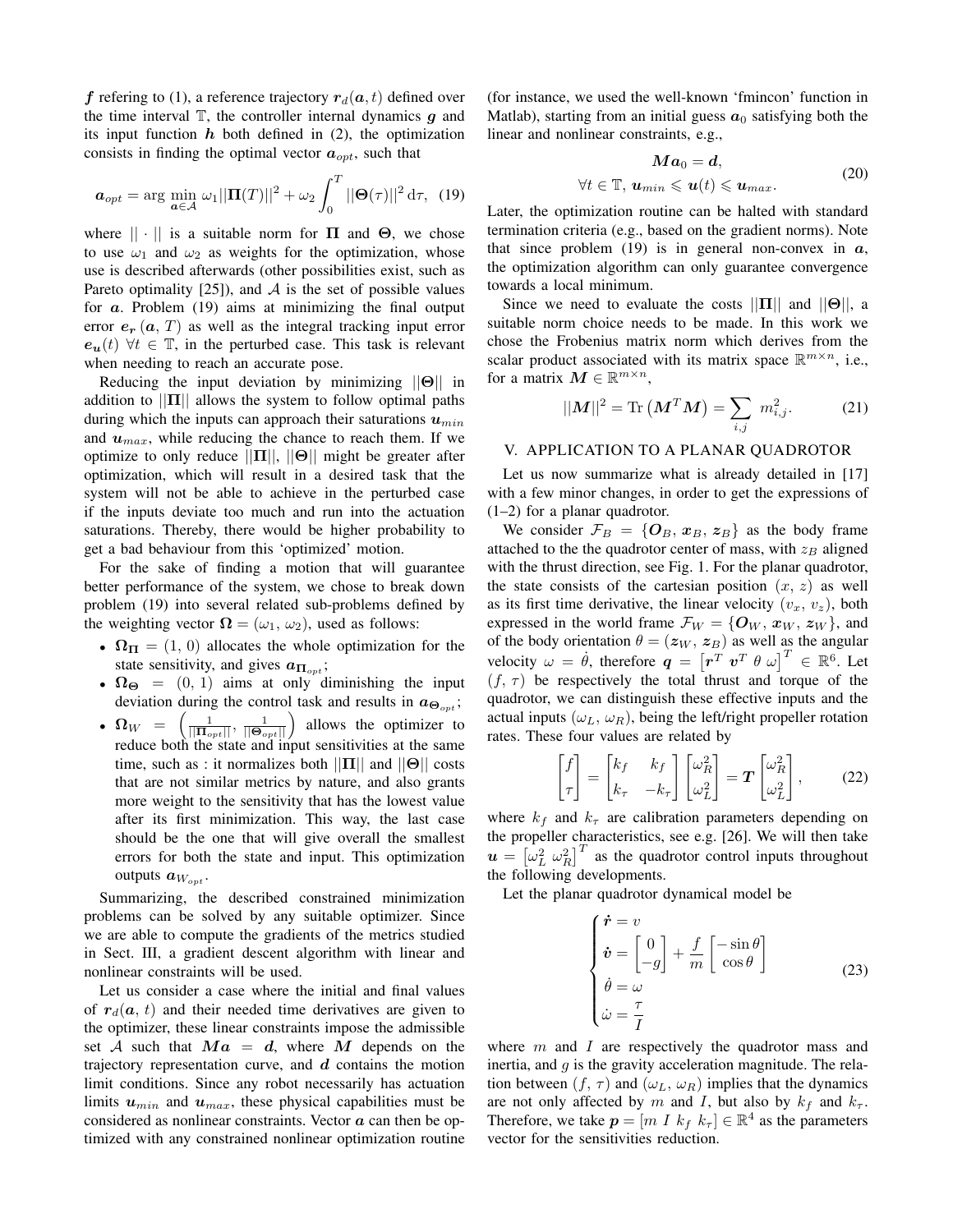

Fig. 1. Illustration of the main quantities characterizing the planar quadrotor model.

The chosen control task is that of letting the quadrotor output  $r(q) = [x \ z]^T \in \mathbb{R}^2$  track a desired motion  $r_d(a, t) \in \mathbb{R}^2$ . This is done by implementing a DFL (Direct Feedback Linearization) controller with integral term for the best performance in the nominal case  $p_c = p$ , see, e.g. [27]. For the quadrotor,  $\boldsymbol{\xi} = [\xi_f \xi_{df} \xi_x \xi_z] \in \mathbb{R}^4$  is the controller internal states vector, where  $\xi_f$  and  $\xi_{df}$  are the dynamic extensions of f, and  $(\xi_x, \xi_z)$  are the states of the integral action. The dynamics of the controller internal states are

$$
\begin{bmatrix} \dot{\xi}_f \\ \dot{\xi}_{df} \\ \dot{\xi}_{xz} \end{bmatrix} = \begin{bmatrix} \xi_{df} \\ \left[ 1 & 0 \right] A^{-1} \left( \boldsymbol{\eta} - \boldsymbol{b} \right) \\ r_d - r \end{bmatrix} = g \left( \boldsymbol{\xi}, \, \boldsymbol{q}, \, \boldsymbol{a}, \, p_c, \, \boldsymbol{k}_c \right) \tag{24}
$$

and the quadrotor control inputs can be written as

$$
\boldsymbol{u} = \boldsymbol{T}_c^{-1} \begin{bmatrix} \xi_f \\ \begin{bmatrix} 0 & 1 \end{bmatrix} \boldsymbol{A}^{-1} \left( \boldsymbol{\eta} - \boldsymbol{b} \right) \end{bmatrix} = \boldsymbol{h} \left( \boldsymbol{\xi}, \, \boldsymbol{q}, \, \boldsymbol{a}, \, \boldsymbol{p}_c, \, \boldsymbol{k}_c \right) \tag{25}
$$

where the expression of  $A$ ,  $b$ ,  $\eta$  which is an adjusted linear combination of the feedforward and feedback terms, are detailed in [27], and  $k_c \in (\mathbb{R}^+_*)^5$  are suitable control gains. More explicit information on how the controller is designed for this task can be found in [17].

#### VI. STATISTICAL ANALYSIS

In order to test the effectiveness of the previously described method, we conducted a new statistical analysis of larger scale than in [17], which aims at testing the soundness of (19) when applied to various trajectories. The idea of this analysis is to generate a set of  $N_{traj}$  non-optimized trajectories and corresponding  $a_{\Pi_{opt}}$ ,  $a_{\Theta_{opt}}$  and  $a_{W_{opt}}$  on which we would like to test the framework, and then to evaluate the resulting performance for each trajectory case, by means of statistical analysis of the dynamical behaviour against  $N_{sim}$  parameter perturbations.

Concretely, the first phase of trajectory generation is done by picking a random target in a right half disc from the origin (as there is a spatial symmetry of the quadrotor dynamics w.r.t. the initial position),  $r_d(T) = \rho(\cos(\phi), \sin(\phi))$  where  $-\frac{\pi}{2} \leq \phi \leq \frac{\pi}{2}$  [rad] and  $1 \leq \rho \leq 3$  [m]. The boundary conditions are set to zero, what forces the quadrotor heading to be vertical at the initial and final points of this rest-torest desired motion. We add some actuation saturation on the total thrust f of the quadrotor, such that  $0 < f < 2mg$ , translated into propellers rotation rates, by using the inverse mapping of (22). The lower limit condition originates from the DFL controller structure, which is singular for  $\xi_f = 0$ . The upper limit keeps the inputs below some saturation to represent a maximum propeller speed.

For each initial guess  $a_0$  generated according to these rules, the optimizer outputs the associated optimized motions. Afterwards, we run  $N_{sim} = 500$  simulations of the quadrotor tracking these four trajectories, while randomly drawing all the parameters  $p$  from a uniform distribution with a perturbation of  $\delta_p = 10\%$ . From these  $4N_{sim}$  simulations we can measure the final output error square norm

$$
E_r = ||r_d(T) - r(T)||^2 \tag{26}
$$

and the average input error square norm

$$
\boldsymbol{E}_{\boldsymbol{u}} = \int_0^T ||\boldsymbol{u}_{\boldsymbol{p}_c}(\tau) - \boldsymbol{u}_{\boldsymbol{p}}(\tau)||^2 d\tau.
$$
 (27)

Then, on each of these eight resulting sets of error values, we compute the mean value and the standard deviation. As a synthesis, starting from a single non-optimized trajectory we end up with sixteen numbers, namely the means  $\mu_{r,u}$ and the standard deviations  $\sigma_{r,u}$  of the output and the input errors, for all four trajectories.

Finally, we aggregate these numbers over the whole set of  $N_{traj}$  = 30 trajectories, by computing the boxplot characteristics of these means and standard deviations. In other words, for every initial trajectory, we compute the median, the first and third quartiles, and the first and last centiles of the  $N_{traj}$  error means, and standard devations, for all four non-optimized and optimized trajectories. We have done this whole campaign of optimizations and perturbed simulations for two controller cases : one set with no integral term  $(k<sub>i</sub> = 0, \text{ case } \text{NI})$  and a second one with an integral term  $(k<sub>i</sub> > 0$ , case I). Anyhow, the control gains have been chosen in order to give real and negatives closed-loop poles.

Fig. 2 shows the resulting boxplots of a full campaign of  $N_{sim} = 500$  simulations for  $N_{traj} = 30$  initial trajectories for the DFL with no integral term (case NI), displaying only  $\mu_{r,u}$ . In the top row  $(\Pi_{opt})$ , we can see a slight improvement of the error means height (left). However, we can see in the same row (right) that the boxplot of the input tracking error means is higher and spreads way more than the initial guess: this means that the generation of a minimal state sensitivity trajectory that will statistically reduce the output tracking error can also have the side effect of making the input less predictable, and more subject to variations due to parameters error. For the middle row  $(\mathbf{\Theta}_{opt})$ , we observe a slight decrease in the input error means (right), and a big increase in the final output error means (left) which is the reverse case, that leads to the same conclusions. The bottom row  $W_{\text{opt}}$  displays improvements on the two error means after optimization, which is what we seek: doing  $\Pi_{opt}$  and  $\Theta_{opt}$  is useful determin  $\Omega_W$  (see Sect. IV), in order to decrease both sensitivities in one adequate optimization. As we stressed in the previous sections, the trajectories that are fed to the system have to be minimal in both sensitivities, for accuracy and security. In that way, the reduced errors after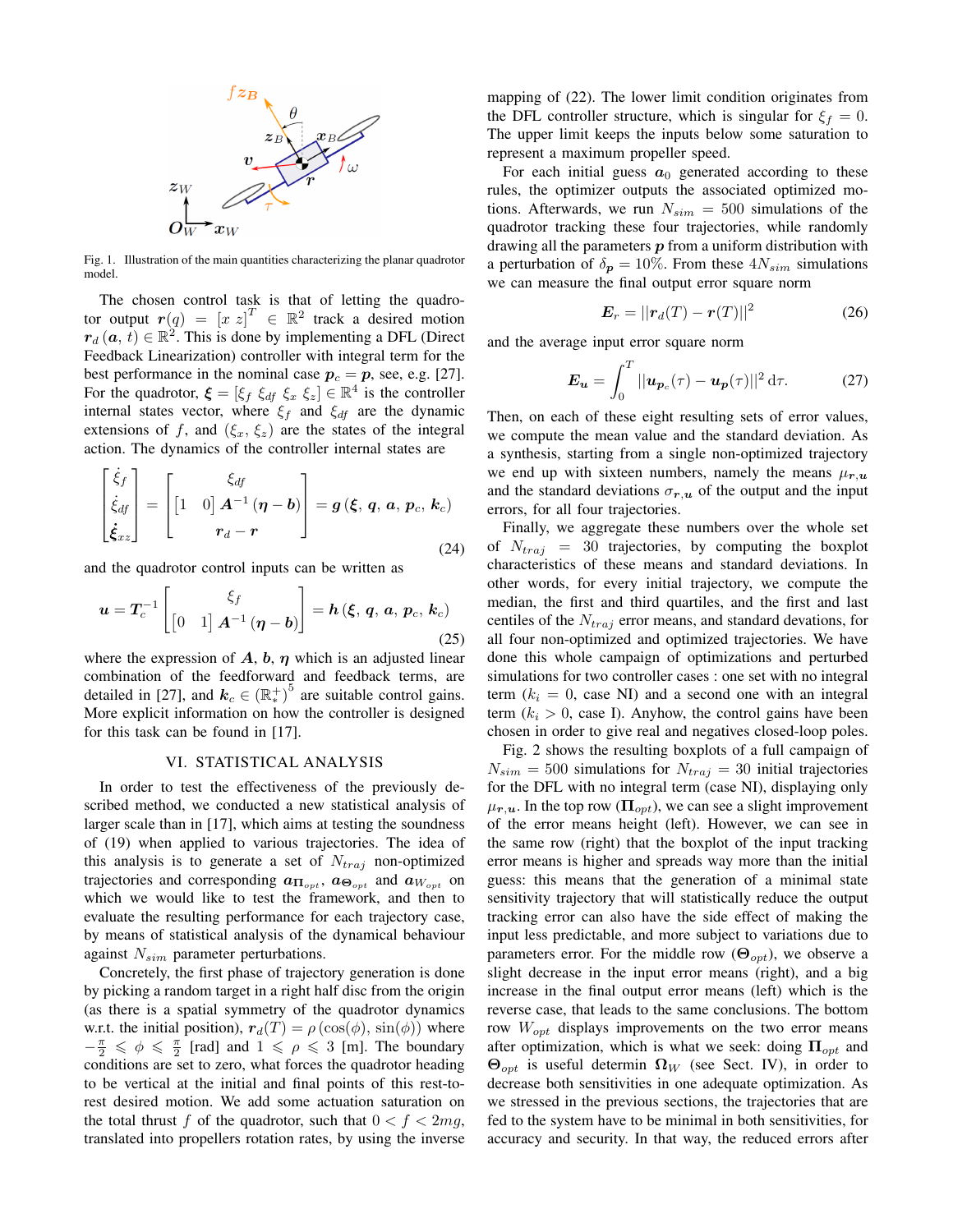

Fig. 2. Boxplots of the evaluated performances for the conducted statistical campaign when comparing all the initial guesses  $a_0$  to their associated optimized trajectories of problem (19),  $a_{\Pi opt}$ ,  $a_{\Theta_{opt}}$  and  $a_{W_{opt}}$ , when the DFL controller has no integral term (case NI). On the left, repartition of the final output error means for  $\Pi_{opt}$  (top),  $\Theta_{opt}$  (middle) and  $W_{opt}$ (bottom). On the right, repartition of the input error means for  $\Pi_{opt}$  (top),  $\Theta_{opt}$  (middle) and  $W_{opt}$  (bottom).

 $W_{opt}$  demonstrate the effectiveness of the method, at least in the conditions we described.

Let us now analyze the results for one specific trajectory, exctracted from the second campaign of simulations for the DFL with an integral term (case I). In Fig. 3 we can observe the initial guess and its associated optimized trajectories in the 2D plane. For the *nominal* case, the quadrotor exactly follows those trajectories with no errors. However, we want to analyze the performance of each trajectory in the *perturbed* case. For this specific motion, after running the  $N_{sim}$ perturbed simulations for the four trajectories, we collect all final outputs which gives a cloud of  $N_{sim}$  2D points for  $a_0$ ,  $a_{\prod_{opt}}$ ,  $a_{\Theta_{opt}}$  and  $a_{W_{opt}}$ . Then we chose to plot, for each point cloud, the associated 90% confidence ellipse (see, Fig. 3), giving us a good idea on the quadrotor precision when trying to follow a specific trajectory. We can see that  $\Pi_{opt}$  and  $W_{opt}$  are showing both very good results in term of final output errors mean and dispersion.  $\Theta_{\text{out}}$  gives a smaller ellipse than the initial guess. Note that, interestingly, contrary to the previous statistical analysis where  $\Pi$  was shown to increase when minimizing  $\Theta$ , it is not the case for these specific conditions. From this we draw the conclusion that the optimized trajectories give lower state errors, with the lowest ones occuring for  $\Pi_{opt}$  and  $W_{opt}$ .

Eventually, Fig. 4 shows the resulting of the initial guess and after  $W_{opt}$  boxplots of a full campaign for the DFL with the integral term (case I). We chose to only display the results for  $W_{opt}$  since these are the ones which are the most accomplished in terms of performance improvement. Anyway, the results for the two other optimizations for this case have the same trend. On the left we can observe the error means for the output (top) and the inputs (bottom), with significant improvements in both. On the right we can also observe the standard deviation means for the output (top) and the inputs (bottom). We can easily verify that the errors



Fig. 3. Display of  $\mathcal{P}_{a_0}, \mathcal{P}_{a_{\Pi_{opt}}}, \mathcal{P}_{a_{\Theta_{opt}}}$  and  $\mathcal{P}_{a_{W_{opt}}}$  for problem (19). For each trajectory, we show the 90% confidence ellipse associated to the cloud point of the final outputs  $r_i(T)$ ,  $i \in [1, N_{sim}]\,$ , with  $\delta_p = 10\%$ .



Fig. 4. Boxplots of the evaluated performances for the conducted statistical campaign when comparing all the initial guesses  $a_0$  to their associated trajectories resulting from the weighted optimization of problem (19),  $a_{W_{opt}}$ , when the DFL controller has integral term (case I). At the top, repartition of the final output error means (left) and standard deviations (right); at the bottom, repartition of the input errors means (left) and standard deviations (right).

after the simulations were significantly reduced: in average, the state error means and standard deviations were decreased by a factor two, which is very good, and we also see clear improvements concerning the inputs. These results strongly demonstrate the effectiveness of the method.

### VII. CONCLUSIONS

In this work we have derived a method that allows performance improvement by robust trajectory generation via constrained linear and nonlinear optimizations. From our point of view, the results shown in the previous section highlight that the sensitivity reduction method proposed in this work can bring significant accuracy and security enhancement to systems, by reducing both state and input sensivities to parametric perturbations. In future works, we plan to consider more complex optimization problems such as energy or time minimization. We also aim for an experimental validation of the approach along with quantitative comparisons with other similar studies, in order to properly evaluate their benefits and drawbacks.